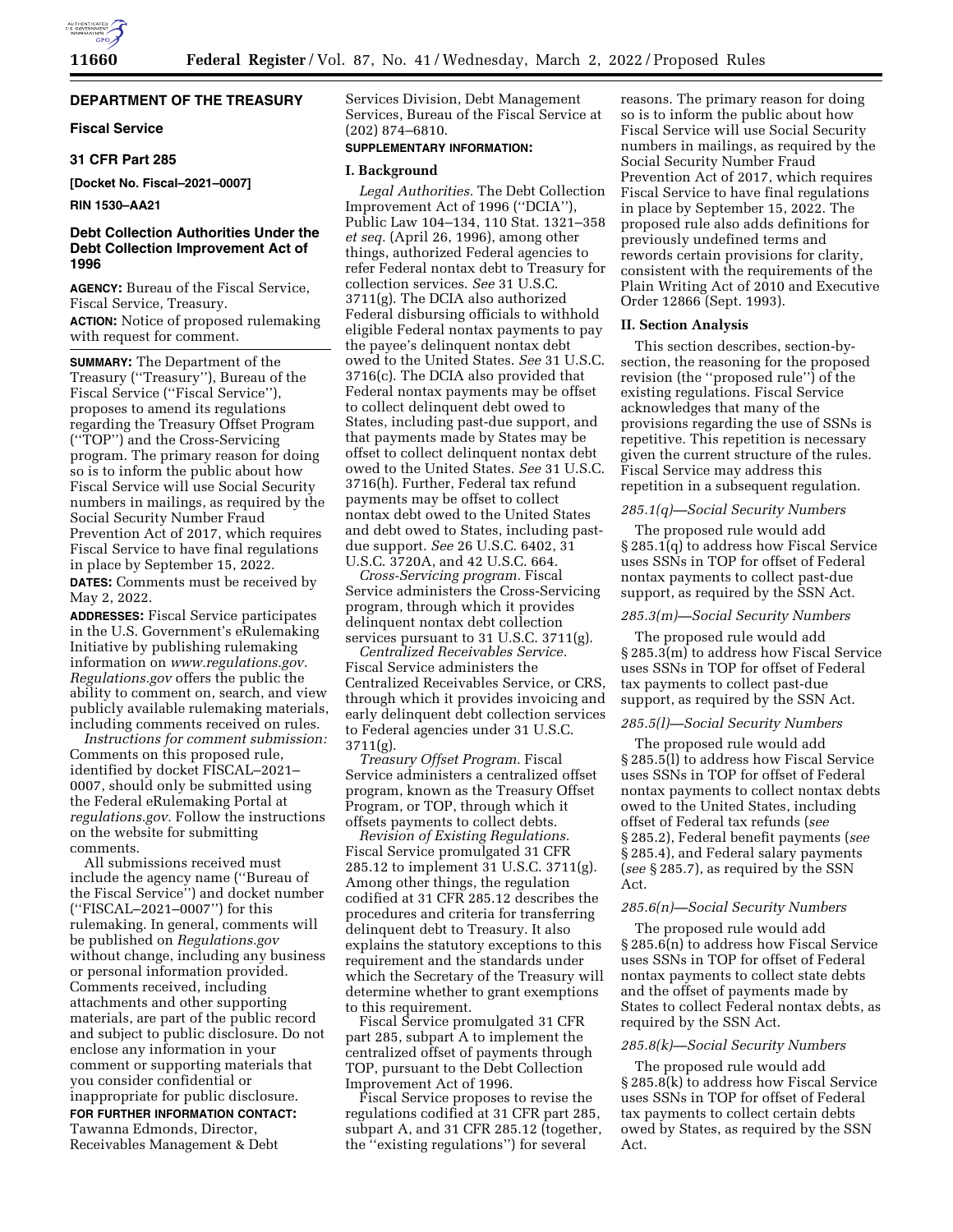# *285.12(a)—Definitions*

*Centralized Receivables Service.* The proposed rule would add a definition for the term ''Centralized Receivables Service,'' which is not used in the existing regulation. The Centralized Receivable Service, or CRS, is a program established by Fiscal Service to assist Federal agencies in the management of current, non-tax receivables. CRS aims to increase collections and prevent delinquencies while allowing agencies to focus on important core missions. CRS also provides early delinquent debt collection services. While Federal agencies are generally required to refer Federal nontax delinquent debts over 120 days delinquent (or, in some cases, 180 days delinquent) to the Cross-Servicing program, Federal agencies may use CRS in their discretion. The proposed rule describes the CRS program to inform the public of the existence of this program and to comply with the SSN Act, which requires Fiscal Service to address how it uses SSNs in its mailings. See § 285.12(k) of the proposed rule.

*Cross-Servicing program.* The proposed rule would add a definition for the term ''Cross-Servicing program,'' which is used but undefined by the existing regulation. The proposed rule would also remove language from § 285.12(b) describing the term "crossservicing.

*Days delinquent.* The proposed rule would add a definition for the term ''days delinquent,'' which is used but undefined by the existing regulation. The definition is intended to provide additional clarity, but not substantively change the meaning of the term.

*Debt collection center.* The proposed rule would make conforming changes given the definitions for ''Federal agency'' and ''Secretary.''

*Debtor.* The proposed rule would add a definition for the term ''debtor,'' which is used but undefined by the existing regulation. The definition is intended to provide additional clarity, but not substantively change the meaning of the term.

*Delinquent or past-due.* The proposed rule would add a definition for the term ''delinquent or past-due,'' which is used but undefined by the existing regulation. The definition is intended to provide additional clarity, but not substantively change the meaning of the term. The proposed rule would also remove language from § 285.12(c)(3) that included a description of the meaning of the term ''past-due.''

*Federal agency.* The proposed rule would replace the term ''agency'' with ''Federal agency.'' The definition itself would remain unchanged. This proposed change is intended to provide clarity, but not a substantive change in meaning.

*Legally enforceable.* The proposed rule would add a definition for the term ''legally enforceable,'' which is used but undefined by the existing regulation. The definition is similar to the definition for ''legally enforceable'' that is used in regulations governing Fiscal Service's administration of the Treasury Offset Program. *See* 31 CFR 285.5(b). An agency may have made a final agency determination that the debt is owed and is legally enforceable, even if the debtor has or may in the future appeal the debt with the agency or otherwise dispute the debt. If an agency has complied with due process prerequisites and if the agency's regulations do not preclude collection during an appeal, a pending appeal will not preclude the agency from referring the debt to the Cross-Servicing program for collection purposes. Debts that are not legally enforceable may not be referred to the Cross-Servicing program for collection purposes. The proposed rule would also remove language from § 285.12(c)(3), which included a description of the meaning of the term ''legally enforceable.''

*Person.* The proposed revision to the definition ''person'' is not a substantive change. It is intended to clarify that, for the purposes of this regulation, a person (and therefore a debtor) cannot be the United States.

# *285.12(b)—In General*

The existing regulation describes the requirement for Federal agencies to refer delinquent debts to Treasury for collection action, exceptions to this requirement, and what actions Fiscal Service will take on referred debt. The existing regulation does not describe CRS. The proposed rule expands the scope of this regulation from the Cross-Servicing program to include both the Cross-Servicing program and CRS.

# *285.12(c)—Mandatory Transfer of Debts to Fiscal Service's Cross-Servicing Program*

The proposed rule would amend the title to paragraph (c) to make clear that the provisions of paragraph (c) apply only to the Cross-Servicing program, and not also to CRS, which is not mentioned in the existing regulation.

The proposed rule would reorganize paragraph (c) for clarity and to eliminate unnecessary language. The proposed rule would clarify that debts are not subject to mandatory transfer if they are not legally enforceable or if they are

below the threshold established by Fiscal Service.

It would use the term ''centralized offset'' which refers to offset through TOP, rather than the term ''administrative offset,'' which can include non-centralized offsets performed outside of TOP.

The proposed rule would define the terms ''legally enforceable'' and ''past due'' in the definition section of the regulation, rather than embedding the definitions into the substantive provisions of the regulation.

The proposed rule would eliminate the provision permitting agencies to combine individual debts for purposes of meeting the \$25 threshold (or such other threshold as Fiscal Service may determine). The permissibility of aggregating debts into a single debt file may be addressed in separate guidance that Fiscal Service may issue.

# *285.12(d)—Exceptions to Mandatory Transfer*

The proposed rule would amend paragraph (d)(1), which addresses exceptions to the requirement that agencies refer delinquent debt to the Cross-Servicing program. As described below, this proposed rule would delete paragraph (e), which addresses the schedule of private collection contractors. The proposed rule would restore the statutory exemption standard regarding private collection contractors. The proposed rule would move concepts from current paragraph (d)(6), which addresses the servicing and collection of debts by third parties, to paragraph (d)(1)(vi).

The proposed rule would amend paragraph (d)(4), which addresses internal offset, to streamline and clarify the language.

The proposed rule would amend paragraph (d)(5), which addresses requests for exemption of classes of debt from the requirement to refer debts to the Cross-Servicing program, by adding a title to the paragraph for clarity.

As described above, the proposed rule would delete paragraph (d)(6), which addresses the servicing and collection of debts by third parties, as those concepts were moved to paragraph  $(d)(1)(vi)$ .

# *285.12(e)—Schedule of Private Collection Contractors*

The proposed rule would delete paragraph (e), as it merely repeats the statutory requirement that Fiscal Service maintain a schedule of private collection contractors. To the extent an agency determines that referral of a debt to its own private collection contractor rather than referral to Fiscal Service's Cross-Servicing program is appropriate,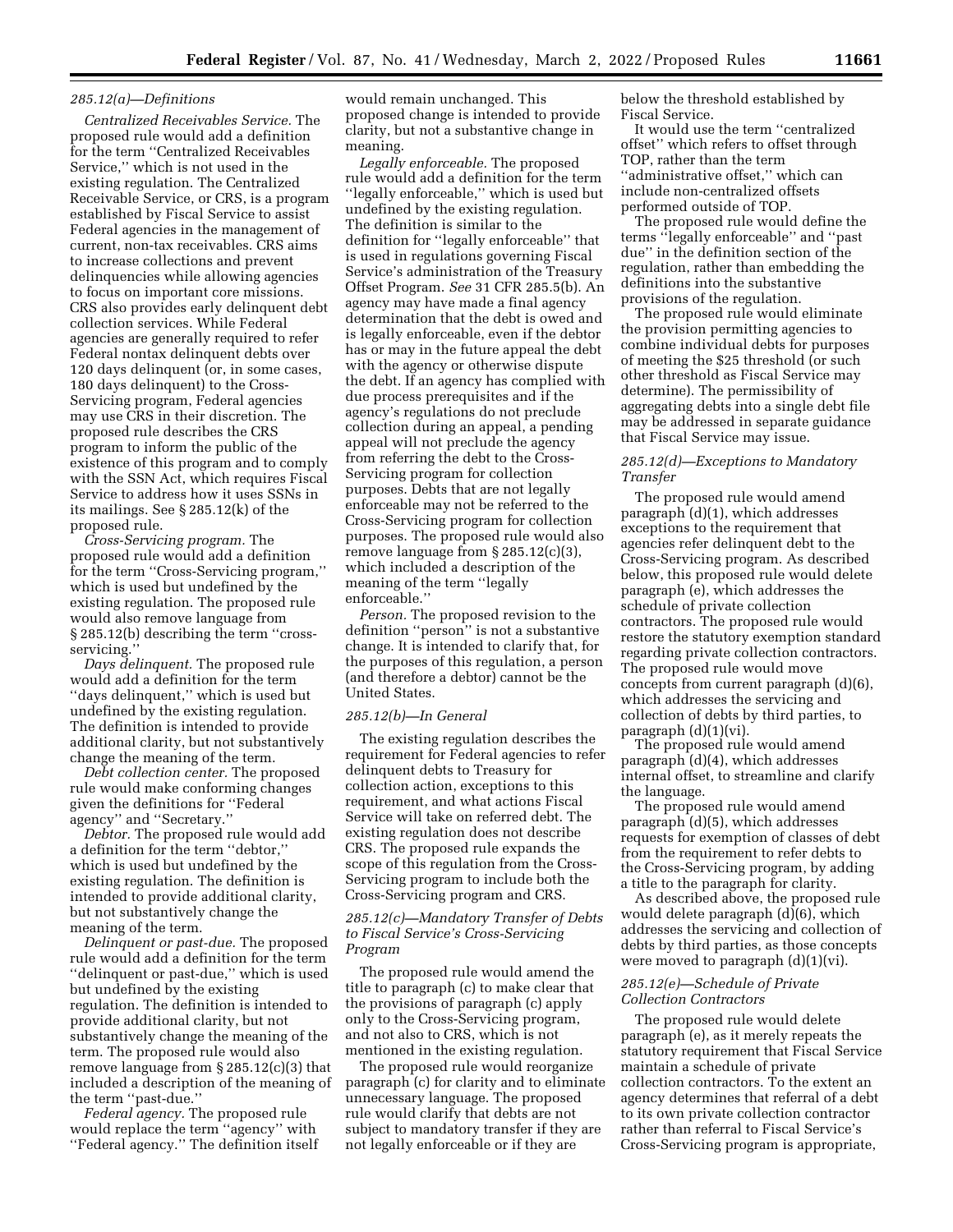the agency should request an exemption from referral under the procedures specified in paragraph (d)(5).

# *285.12(i)—Certification*

The proposed rule would substitute the word ''delegatee'' to ''delegate.'' The change in terminology is intended to make the language of the regulation consistent with other uses of the term. It is not intended to result in a substantive change in meaning.

#### *285.12(j)—Fees*

The proposed rule would delete unnecessary language regarding the term ''debt collection centers,'' which is defined in paragraph (a). It would also clarify that the fees are charged to Federal agencies (as opposed to debtors), regardless of whether a Federal agency passes on the amount of fees charged with regard to a particular debt to the debtor. It would also clarify that Fiscal Service and other debt collection centers have broad flexibility regarding how they calculate fees.

# *285.12(k)—Social Security Numbers*

The proposed rule would add § 285.12(k) to address how Fiscal Service will use SSNs in its Cross-Servicing program and in CRS, as required by the SSN Act.

## **III. Procedural Analyses**

#### *Federalism*

This proposed rule has been reviewed under Executive Order 13132, Federalism. This proposed rule would not have substantial direct effects on States, on the relationship between the National Government and the States, or on distribution of power and responsibilities among the various levels of government. Therefore, in accordance with Executive Order 13132, it is determined that this proposed rule does not have sufficient federalism implications to warrant the preparation of a federalism summary impact statement.

#### *Paperwork Reduction Act*

The Paperwork Reduction Act does not apply because this proposed rule would not impose information collection requirements that require the approval of the Office of Management and Budget under 44 U.S.C. 3501, *et seq.* 

#### *Regulatory Flexibility Act Analysis*

It is hereby certified that the proposed rule would not have a significant economic impact on a substantial number of small entities because this proposed rule only impacts persons who receive payments from Federal

agencies or States and who are delinquent on debts owed to Federal agencies or States. Accordingly, an initial regulatory flexibility analysis under the Regulatory Flexibility Act is not required. Fiscal Service seeks comment on whether the certification made herein should be reconsidered and, if so, on what basis.

# *Regulatory Planning and Review*

This proposed rule does not meet the criteria for a ''significant regulatory action'' as defined in Executive Order 12866. Therefore, the regulatory review procedures contained therein do not apply.

# *Unfunded Mandates Act of 1995*

Section 202 of the Unfunded Mandates Reform Act of 1995, 2 U.S.C. 1532 (Unfunded Mandates Act), requires that the agency prepare a budgetary impact statement before promulgating any rule likely to result in a Federal mandate that may result in the expenditure by State, local, and tribal governments, in the aggregate, or by the private sector, of \$100 million or more in any one year. If a budgetary impact statement is required, section 205 of the Unfunded Mandates Act also requires the agency to identify and consider a reasonable number of regulatory alternatives before promulgating the rule. We have determined that this proposed rule would not result in expenditures by State, local, and tribal governments, or by the private sector, of \$100 million or more in any one year. Accordingly, we have not prepared a budgetary impact statement or specifically addressed any regulatory alternatives.

# **List of Subjects in 31 CFR Part 285**

Administrative practice and procedure, Black lung benefits, Child support, Child welfare, Claims, Credit, Debts, Disability benefits, Federal employees, Garnishment of wages, Hearing and appeal procedures, Income taxes, Loan programs, Payments, Privacy, Railroad retirement, Railroad unemployment insurance, Salaries, Social Security benefits, Supplemental Security Income, Taxes, Unemployment compensation, Veteran's benefits, Wages.

For the reasons set forth in the preamble, Fiscal Service proposes to amend 31 CFR part 285 as follows:

# **PART 285—DEBT COLLECTION AUTHORITIES UNDER THE DEBT COLLECTION IMPROVEMENT ACT OF 1996**

■ 1. The authority citation for part 285 continues to read as follows:

**Authority:** 5 U.S.C. 5514; 26 U.S.C. 6402; 31 U.S.C. 321, 3701, 3711, 3716, 3719, 3720A, 3720B, 3720D; 42 U.S.C. 664; E.O. 13019, 61 FR 51763, 3 CFR, 1996 Comp., p. 216.

■ 2. In § 285.1, add paragraph (q) to read as follows:

# **§ 285.1 Collection of past-due support by administrative offset.**

\* \* \* \* \*

(q) *Social Security numbers.* Fiscal Service will ensure that an individual's Social Security number will not be visible on the outside of any package it sends by mail. In addition, Fiscal Service generally will redact or partially redact Social Security numbers in documents it sends by mail; however, to administer administrative offset, Fiscal Service (and other disbursing officials) may include Social Security numbers in mailed documents, including, for example:

(1) In interoffice and interagency communications;

(2) In notices, including notices to the debtor or payee that an offset has or will occur, when the Social Security number is (or is embedded in) a creditor agency's account number, debt identification number, or debtor identification number;

(3) In response to a request of a debtor or a debtor's representative for records of Fiscal Service's offset activities; and

(4) When required by law. ■ 3. In § 285.3, add paragraph  $(m)$  to read as follows:

# **§ 285.3 Offset of tax refund payments to collect past-due support.**

\* \* \* \* \* (m) *Social Security numbers.* Fiscal Service will to ensure that an individual's Social Security number will not be visible on the outside of any package it sends by mail. In addition, Fiscal Service generally will redact or partially redact Social Security numbers in documents it sends by mail; however, to administer the tax refund offset program, Fiscal Service (and other disbursing officials) may include Social Security numbers in mailed documents, including, for example:

(1) In interoffice and interagency communications;

(2) In notices, including notices to the debtor or payee that an offset has or will occur, when the Social Security number is (or is embedded in) a creditor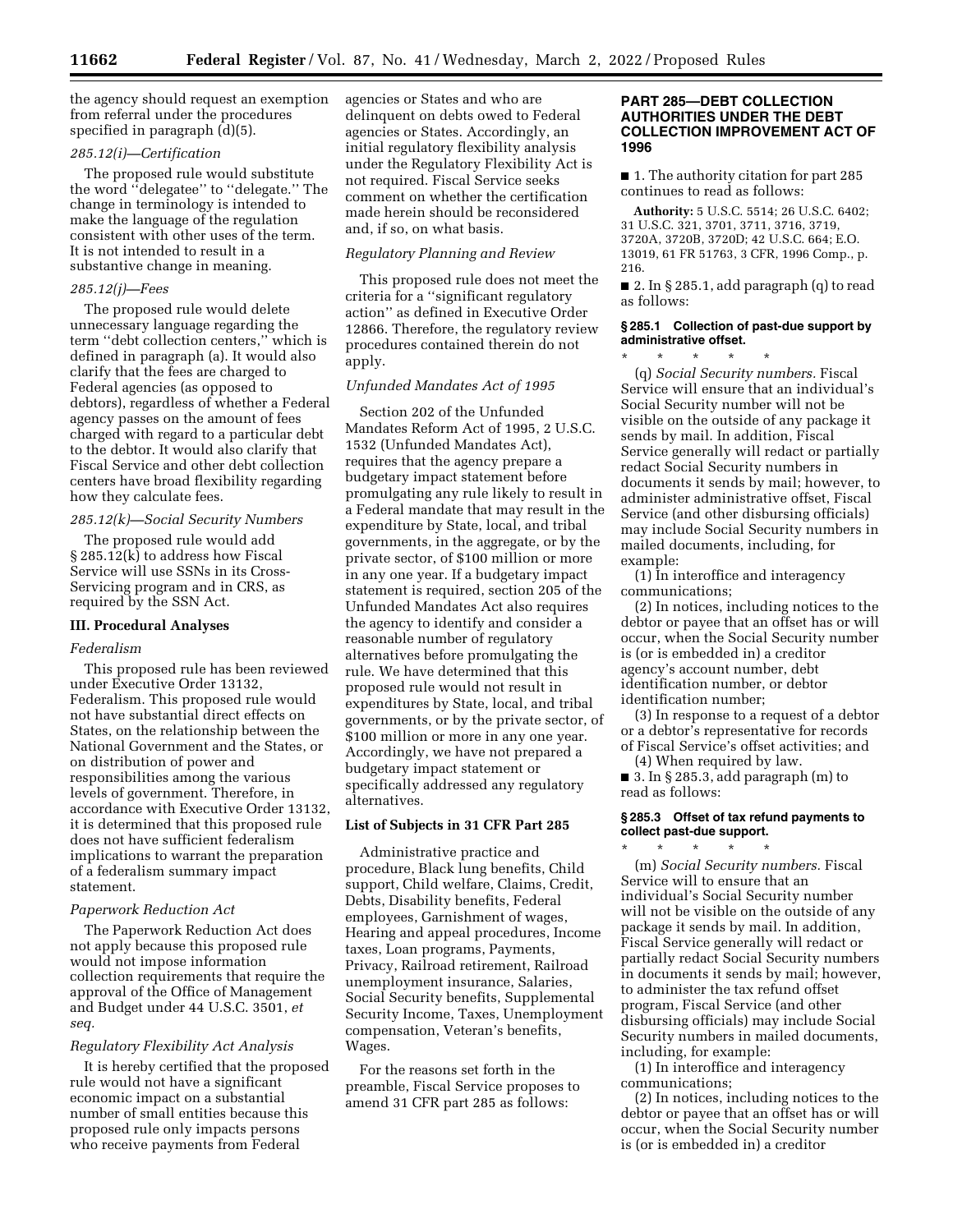agency's account number, debt identification number, or debtor identification number; and

(3) In response to a request of a debtor or a debtor's representative for records of Fiscal Service's offset activities;

(4) When required by law.

■ 4. In § 285.5, add paragraph (l) to read as follows:

#### **§ 285.5 Centralized offset of Federal payments to collect nontax debts owed to the United States.**

\* \* \* \* \* (l) *Social Security numbers.* Fiscal Service will ensure that an individual's Social Security number will not be visible on the outside of any package it sends by mail. In addition, Fiscal Service generally will redact or partially redact Social Security numbers in documents it sends by mail; however, to administer the Treasury Offset Program, Fiscal Service (and other disbursing officials) may include Social Security numbers in mailed documents, including, for example:

(1) In interoffice and interagency communications;

(2) In notices, including notices to the debtor or payee that an offset has or will occur, when the Social Security number is (or is embedded in) a creditor agency's account number, debt identification number, or debtor identification number;

(3) In response to a request of a debtor or a debtor's representative for records of Fiscal Service's offset activities; and

(4) When required by law.

■ 5. In § 285.6, add paragraph (n) to read as follows:

#### **§ 285.6 Administrative offset under reciprocal agreements with states.**  \* \* \* \* \*

(n) *Social Security numbers.* Fiscal Service will ensure that an individual's Social Security number will not be visible on the outside of any package it sends by mail. In addition, Fiscal Service generally will redact or partially redact Social Security numbers in documents it sends by mail; however, to administer administrative offset, Fiscal Service (and other disbursing officials) may include Social Security numbers in mailed documents, including, for example:

(1) In interoffice and interagency communications;

(2) In notices, including notices to the debtor or payee that an offset has or will occur, when the Social Security number is (or is embedded in) a creditor agency's account number, debt identification number, or debtor identification number;

(3) In response to a request of a debtor or a debtor's representative for records of Fiscal Service's offset activities; and

(4) When required by law.

■ 6. In § 285.8, add paragraph (k) to read as follows:

# **§ 285.8 Offset of tax refund payments to collect certain debts owed to States.**

\* \* \* \* \* (k) *Social Security numbers.* Fiscal Service will ensure that an individual's Social Security number will not be visible on the outside of any package it sends by mail. In addition, Fiscal Service generally will redact or partially redact Social Security numbers in documents it sends by mail; however, to administer the tax refund offset program, Fiscal Service (and other disbursing officials) may include Social Security numbers in mailed documents, including, for example:

(1) In interoffice and interagency communications;

(2) In notices, including notices to the debtor or payee that an offset has or will occur, when the Social Security number is (or is embedded in) a creditor agency's account number, debt identification number, or debtor identification number;

(3) In response to a request of a debtor or a debtor's representative for records of Fiscal Service's offset activities; and

(4) When required by law.

 $\blacksquare$  7. § 285.12 is amended by:

■ a. Removing the words "an agency" and ''An agency'' and adding in their place the words ''a Federal agency'' and ''A Federal agency'', respectively;

■ b. Removing the words ''the agency'' and ''the agency's'' and adding in their place the words ''the Federal agency'' and ''the Federal agency's'', respectively;

■ c. In paragraph (a):

■ i. Removing the definition for ''Agency'',

■ ii. Adding in alphabetical order definitions for ''Centralized Receivables Service,'' ''Cross-Servicing program,'' and ''Days delinquent'';

■ iii. Removing the words "Secretary of the Treasury'' and adding in their place the words ''Secretary'' in the definition for ''Debt collection center'';

■ iv. Adding in alphabetical order definitions for ''Debtor,'' ''Delinquent or past-due,'' ''Federal agency,'' and ''Legally enforceable''; and

■ v. Removing the words "a Federal agency'' and adding in their place the words ''the United States or a Federal agency'' in the definition for ''Person''; ■ d. Revising paragraphs (b), (c), and  $(d)(1)(iii);$ 

■ e. Removing the word "or" at the end of paragraph  $(d)(1)(v)$ ;

 $\blacksquare$  f. Redesignating paragraph  $(d)(1)(vi)$ as paragraph  $(d)(1)(vii)$ ;

g. Adding a new paragraph  $(d)(1)(vi)$ ,

■ h. Revising paragraphs (d)(4) and (d)(5) introductory text;

■ i. Removing paragraph (d)(6);

■ *j.* Removing and reserving paragraph (e);

■ k. In paragraph (i), removing the words ''delegatee'' and ''the Federal agency'' and adding in their place the words ''delegate'' and ''the debt'', respectively;

■ l. Revising paragraph (j); and

■ m. Adding paragraph (k).

The revisions and additions read as follows:

### **§ 285.12 Transfer of debts to Treasury for collection.**

 $(a) * * * *$ 

*Centralized Receivables Service*  means the program through which Fiscal Service provides servicing, pursuant to 31 U.S.C. 3711(g), for Federal nontax debt from the point at which a creditor agency establishes a debt until the debt is paid, otherwise resolved, or referred to the Cross-Servicing program for further action.

\* \* \* \* \* *Cross-Servicing program* means the program through which Fiscal Service provides delinquent nontax debt collection services pursuant to 31 U.S.C. 3711(g).

*Days delinquent* refers to the number of days that a debt has been in a delinquent status. For administrative debts (*e.g.,* debts arising from fines, penalties, and overpayments), the first day of delinquency generally is the date of the creditor agency's initial written demand for payment. For debts that arise from the extension of credit through direct loans, loan guarantees, or insurance, the date of delinquency generally is the due date specified in the applicable agreement or instrument. \* \* \* \* \*

*Debtor* means a person who owes a debt.

*Delinquent or past-due* refers to the status of a debt and means a debt has not been paid by the date specified in the creditor agency's initial written demand for payment, or other applicable agreement or instrument, unless other payment arrangements satisfactory to the creditor agency have been made.

*Federal agency* means a department, agency, court, court administrative office, or instrumentality in the executive, judicial, or legislative branch of the Federal Government, including government corporations.

\* \* \* \* \*